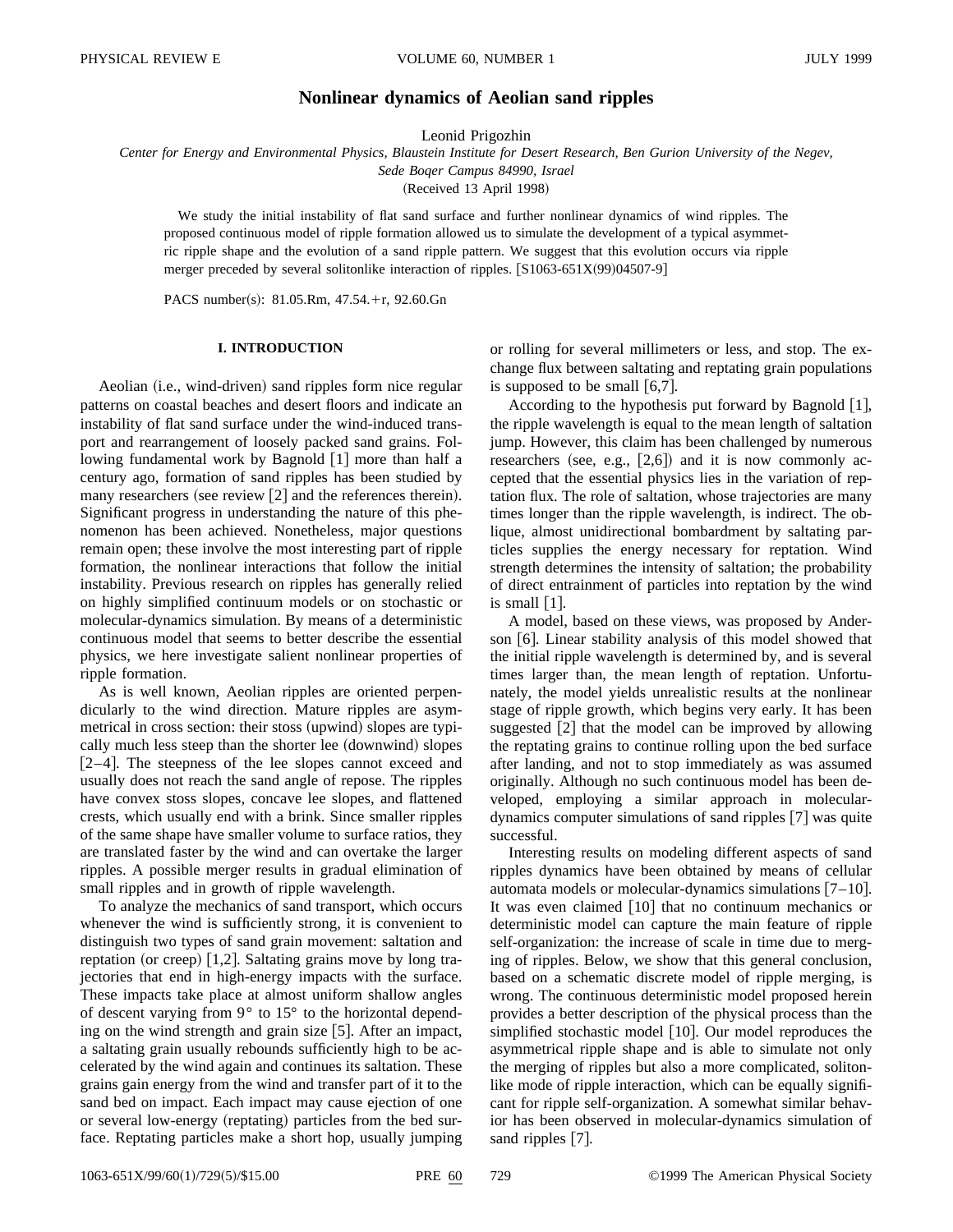

FIG. 1. Interaction of saltating, reptating, and rolling sand grains in the model. Saltating particles follow by long trajectories (dashed lines), strike the sand bed surface at almost uniform shallow angle to horizontal, and are rebounded high enough to be accelerated by the wind again. The impacts cause ejection of reptating grains from the bed surface. These grains trajectories (solid lines with arrows) are short. The landing reptating grains may roll for some distance upon the bed surface (small circles) before they stop.

Let us mention here also the analytical model of sand ripples  $[11]$ . In this model, the upwind slope of a ripple is given by a smooth solution of the diffusion equation with a negative diffusion coefficient. Such a solution is, however, unstable. Furthermore, in the absence of wind the ripple shape in  $[11]$  is described by a well-posed diffusion equation. This is also unphysical: according to this model ripples diffuse and disappear, since surface particles continue to roll down the slopes. Real sand ripples are, of course, metastable.

To derive a model allowing for metastability, it is necessary to take into account that the surface flux of granular material is not determined solely by the local surface slope. Models involving an additional variable, surface flux, or the density of rolling particles, have recently been derived to simulate quasistationary evolution of a growing pile shape  $[12,13]$  or to model the dynamics of pile surface in more detail and on a shorter spatiotemporal scale  $(14]$ , see also [15]). In our model of Aeolian ripples we use a similar approach to describe the flow of rolling particles.

### **II. MATHEMATICAL MODEL**

In accordance with the physical picture of sand transport described above and presented schematically in Fig. 1, we assume that there exists a uniform flux of saltating grains that reach the bed surface  $z = h(\mathbf{x}, t)$  at a low angle  $\gamma$  to horizontal. The impacts cause erosion of this surface. The erosion rate *f* is proportional to the impact intensity, which depends on the surface orientation with respect to the direction of saltation. Let the saltating particles strike an inclined surface at an angle  $\theta$  (Fig. 2).

Then *f* is proportional to sin  $\theta$  and we can write



FIG. 2. One-dimensional scheme: saltating grain reaches the bed surface at the angle  $\gamma$  to horizontal, the surface is inclined at an angle  $\alpha$ ;  $\theta = \alpha + \gamma$  is the incident angle of attack.

where  $f_0$  is the rate of erosion of a horizontal surface (determined by the intensity of saltation). However, if the surface has sufficiently steep slopes, some parts of it may be in shadow and unreachable by saltating grains. In this case we set  $f=0$ ; shadowing introduces nonlocality into this problem.

A reptating particle, ejected by an impact at a point **x**, makes a jump and lands on the bed surface at a point **y** with probability density *p* given by the ''splash function,'' *p*  $= p_{\alpha}(\mathbf{x}, \mathbf{y})$ , first introduced in [16]. This function, which will be specified below, depends, in particular, on the surface slope at the point of impact. In our model, the splash function also accounts for all the anisotropy induced by a chosen wind (saltation) direction.

Upon landing, reptating particles do not stop immediately but may roll away, although usually not far from the landing point. Let  $R(\mathbf{x},t)$  be the effective surface density of rolling particles (*Rd***x** is the volume that particles, presently rolling over the part of the free surface above the area *d***x**, would occupy in the sand bed). When they stop, the rolling particles are incorporated into the motionless bed. Following  $[14]$ , we denote by  $\Gamma[h, R]$  the rate of rolling-to-steady-state transition and write the mass conservation equations for the sand bed and for the population of rolling particles:

$$
\partial_t h = \Gamma[h, R] - f,\tag{1}
$$

$$
\partial_t R + \nabla \cdot \mathbf{J} = Q - \Gamma[h, R]. \tag{2}
$$

Here **J** is the horizontal projection of the flux of rolling particles, and the source term

$$
Q(\mathbf{x},t) = \int f(\mathbf{y},t) p_{\alpha}(\mathbf{y},\mathbf{x}) d\mathbf{y}
$$
 (3)

gives the intensity of ''rain'' of falling reptating particles.

We assume that reptating particles lose most of their momentum in collision with the rough bed surface. Neglecting inertia, we postulate that upon landing the particles roll in direction of the steepest descent and that the steeper the slope the faster they roll. The simplest form  $\lceil 17 \rceil$  of the flux **J** is, therefore,

$$
\mathbf{J} = -\mu_0 R \mathbf{\nabla} h,
$$

where  $\mu_0$  is a constant "mobility" of particles.

The rate of rolling-to-steady-state transition  $\Gamma$  depends on the stability of a particle on an inclined sand bed surface and on the amount of rolling particles. Rolling particles never form a thick layer on the surface during the ripple growth: there is only a small amount of them at each time moment. It can be assumed that, for a fixed free-surface incline, the rate of rolling-to-steady-state transition is proportional to the amount of rolling particles on the surface *R*. Since the exchange rate cannot depend on the free-surface slope orientation, we further assume  $\Gamma$  is a (smooth) function of  $|\nabla h|^2$ . The steeper the free surface is, the easier do particles roll down and, correspondingly, the lower is the rate of rollingto-steady-state transition. For slopes steeper than the sand angle of repose,  $\alpha_r \approx 30^\circ$ , rolling sand grains do not stop at all. Taking these arguments into account we assume, as a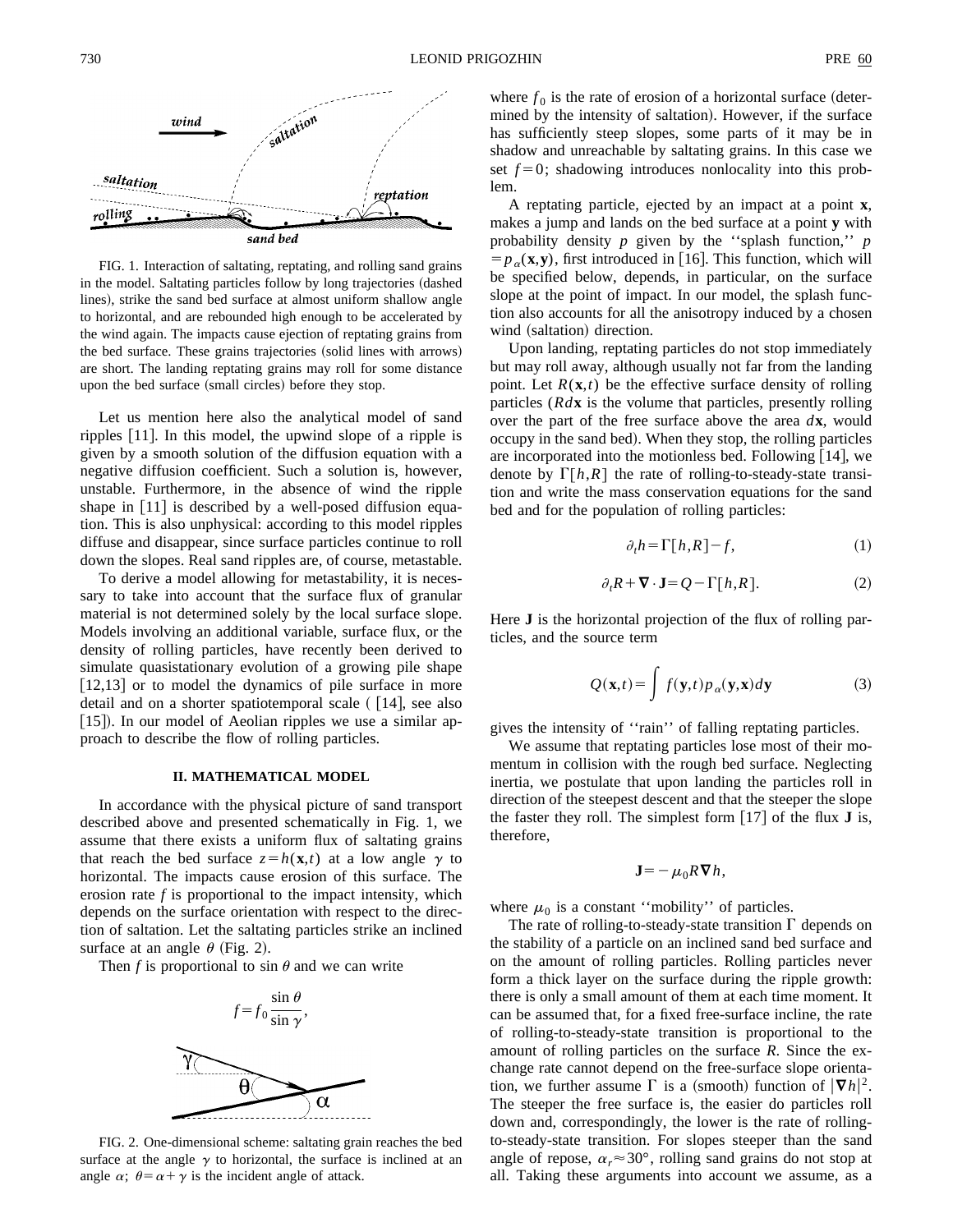

FIG. 3. (a) density of ejection angle distribution,  $p(\phi)$ ; (b) the mean (solid line) and standard deviation (dashed line) of reptation jump length as functions of surface inclination.

simple but physically reasonable approximation, that  $\Gamma$  is also proportional to  $\tan^2\alpha_r - |\nabla h|^2$  and obtain

$$
\Gamma = \kappa_0 R \left( 1 - \frac{|\nabla h|^2}{\tan^2 \alpha_r} \right),
$$

where  $\kappa_0$  characterizes particle stability upon a horizontal surface.

#### **III. SPLASH FUNCTION**

To complete the model we need to specify the splash function. Although not much is known about this function, previous studies (see, e.g.,  $[6–8]$ ) suggest that the system is not very sensitive to the details of splash function behavior and that an approximation, sufficient at least for qualitative simulation, may be obtained by combining the existing experimental data and simple physical arguments. We limit our consideration to the one-dimensional  $(1D)$  case.

Collision of quartz grains with a sand bed has been studied experimentally by Willetts and Rice  $[5]$ . It was found that ejection of reptating grains from the bed depends only slightly on the incident angle of attack, which varied in these experiments in accordance with the systematic changes of the bed inclination. (The angle of descent of saltating particles to the horizontal was constant.) For various incident angles, ejection occurred at approximately the same mean angle to the bed surface,  $m_{\phi} \approx 50^{\circ}$ , with standard deviation  $\sigma_{\phi} \approx 40^{\circ}$ , and the same mean velocity of ejecta.

We use these results to crudely reconstruct the dependence of the splash function on the bed surface inclination in the 1D case. First, we define (somewhat arbitrarily, see  $[18]$ ) the density of ejection angle distribution,  $p = p(\phi)$ , providing for the mean and standard deviation values as found in [5] [see Fig. 3(a)]. For simplicity, we further assume that particles are ejected from the bed with the same initial velocity  $v_0$  at different angles  $\phi$ , that they then follow simple ballistic trajectories

$$
x = x_0 + v_0 \cos(\alpha + \phi)t, \ \ y = h(x_0) + v_0 \sin(\alpha + \phi)t - \frac{1}{2}gt^2,
$$

and hit the surface at a horizontal distance *s* from the ejection point. Here  $\alpha = \tan^{-1}(\partial_x h)$  is the surface angle at the ejection point  $x_0$ ,  $g$  the acceleration of gravity. Assuming the surface curvature is small,  $|\partial_{xx}^2 h| \ll g/v_0^2$ , we approximate  $h(x_0+s)$  by  $h(x_0)+s\partial_x h(x_0)$  and find the jump length

$$
s = \frac{v_0^2}{g} \left( \sin 2\{\alpha + \phi\} - 2\cos^2\{\alpha + \phi\} \tan \alpha \right).
$$

Making use of the probability density  $p(\phi)$ , we can now calculate numerically the mean and the standard deviation of reptation jump length,  $m_r(\alpha)$  and  $\sigma_r(\alpha)$ , for any bed surface inclination  $\alpha$ , up to the value of a proportionality coefficient  $v_0^2/g$ . This factor is eliminated from the final dimensionless formulation of the model (see below) by choosing the unit of length equal to the mean reptation length at the horizontal bed surface,  $L = m_r(0)$ . With such scaling,  $m_r(0) = 1$  by definition. The functions  $m_r(\alpha)$  and  $\sigma_r(\alpha)$  are shown in Fig. 3(b). Finally, we approximate the splash function  $p_\alpha$  by the density of a corresponding normal distribution,

$$
p_{\alpha}(x_0, y) = \frac{1}{\sigma \sqrt{2\pi}} \exp\bigg(-\frac{1}{2} \bigg[\frac{y - x_0 - m}{\sigma}\bigg]^2\bigg),
$$

where  $\sigma = \sigma_r(\alpha)$ ,  $m = m_r(\alpha)$ , and  $\alpha = \tan^{-1}\partial_x h(x_0, t)$ .

## **IV. SCALING**

The ratio  $f_0/\kappa_0$  has the dimension of length and is of the order of rolling particles layer thickness. Since the rolling particles come to a stop and are absorbed by the horizontal sand bed surface much more rapidly than new sand grains are removed from the bed by saltatation, the effective thickness of this layer is usually less than one particle diameter, which is many times smaller than the mean length of reptation jump *L*. This allows us to simplify the proposed model. We rescale the variables,

$$
t' = \frac{f_0}{L}t, \quad \mathbf{x}' = \frac{1}{L}\mathbf{x}, \quad h' = \frac{1}{L}h, \quad R' = \frac{\kappa_0}{f_0}R,
$$

$$
f' = \frac{1}{f_0}f, \quad \mathbf{J}' = \frac{1}{f_0L}\mathbf{J}, \quad \Gamma' = \frac{1}{f_0}\Gamma,
$$

and obtain

$$
\mathbf{J} = -\nu R \mathbf{\nabla} h, \quad \Gamma = R \left( 1 - \frac{|\mathbf{\nabla} h|^2}{\tan^2 \alpha_r} \right), \tag{4}
$$

and  $f = \sin \theta / \sin \gamma$ , or  $f = 0$  in a shadow. Here  $\theta = \theta(\mathbf{x}, t)$  is the angle at which the saltating particles strike the bed, and  $\nu = \mu_0 / \kappa_0 L$  is a constitutive dimensionless parameter characterizing the competition between mobility and stability of dislodged grains on the sand surface. The rescaling leaves Eq.  $(1)$  invariant while Eq.  $(2)$  takes the form

$$
\frac{f_0}{\kappa_0 L} \partial_t R + \mathbf{\nabla} \cdot \mathbf{J} = Q - \Gamma[h, R].
$$
 (5)

As it was noted above,  $f_0 / \kappa_0 L \ll 1$ . Neglecting the small term in Eq.  $(5)$  we arrive at a quasistationary mass balance equation for rolling particles,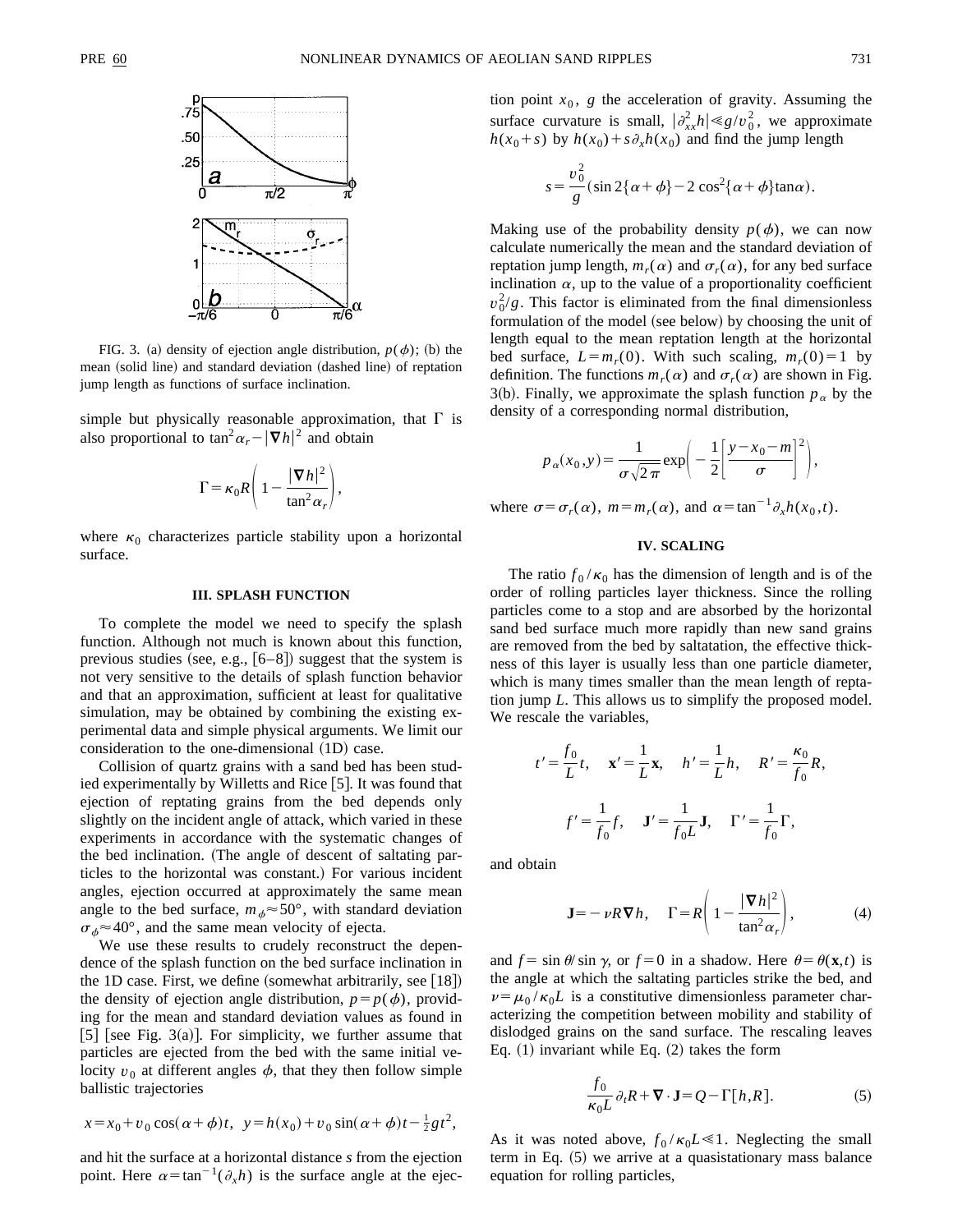

FIG. 4. Flat surface instability and formation of sand ripples. Wind direction is from left to right; the unit of length is the mean length of the reptation jump;  $\nu=2$ .

$$
\nabla \cdot \mathbf{J} = Q - \Gamma[h, R]. \tag{6}
$$

## **V. LINEAR STABILITY ANALYSIS**

To analyze the initial instability of a horizontal sand bed, we assume that *h* and its derivatives are small and linearize Eqs.  $(1),(3),(4)$ , and  $(6)$ . Up to the second-order terms,  $\Gamma[h,R] = R$  and  $f = 1 + k_y \partial_x h$ , where  $k_y = \cot \gamma$ , so Eq. (1) yields  $R = 1 + \partial_t h + k_x \partial_x h$ .

For small surface slopes, the standard deviation of reptation length does not change much [see Fig.  $3(b)$ ] and we set  $\sigma_r \equiv \sigma_r(0) = 1.25$ . Knowing the dependence  $m_r(\alpha)$  [Fig.  $3(b)$ , it is easy to find numerically that for small slopes  $m<sub>r</sub>$  $\approx 1-k_m\partial_x h$ , where  $k_m=2.01$ .

Let  $p_0(x)$  be the density of the normal distribution  $N(1,\sigma_r^2(0))$ . It is not difficult to show that

$$
p_{\alpha}(x, y) = p_0(y - x) + k_m p'_0(y - x) \partial_x h(x)
$$

plus the higher order terms ("'" means derivative). The linearized Eq. (3) takes the form  $Q=1+k_{\gamma}p_{0}*\partial_{\gamma}h$  $+k_{m}p_{0}^{\prime}*\partial_{x}h$ , where ''\*'' is the operator of convolution.

Substituting the linear approximations for  $\Gamma$ , *R*, and *Q* into Eq.  $(6)$  we obtain, up to the second-order terms,

$$
\partial_t h = \nu \partial_{xx}^2 h + k \gamma (p_0 * \partial_x h - \partial_x h) + k_m p'_0 * \partial_x h.
$$

We can now apply the Fourier transform and substitute *h*  $= e^{\lambda t + i\omega x}$  to find the dispersion relation

$$
\lambda(\omega) = -\nu \omega^2 + k_{\gamma} i \omega (\tilde{p}_0 - 1) - k_m \omega^2 \tilde{p}_0,
$$

where  $\tilde{p}_0 = \exp\{-\left[\omega \sigma_r(0)\right]^2/2 - i\omega\}$  is the Fourier transform of  $p_0$ . Note that with  $v = k_m = 0$  one gets the dispersion relation for Anderson's model  $[6]$ . The initial ripple wavelength can be calculated as  $l_0 = 2\pi/\omega_0$ , where  $\omega_0$  is the wave number at which the expression

Re 
$$
\lambda(\omega) = -\nu \omega^2 + \omega (k_{\gamma} \sin \omega - k_m \omega \cos \omega) e^{-[\omega \sigma_r(0)]^2/2}
$$

attains a positive maximum. This maximum exists and the flat surface is unstable if

$$
k_{\gamma} > k_m + \nu. \tag{7}
$$

To explain this result we note that ripples grow because of the geometrical effect of greater impact and ejection flux on upwind-oriented slopes than on downwind-oriented slopes [8]. This nonuniformity increases if the saltation angle of attack becomes smaller  $(k_{\gamma}$  increases). On the other hand, the greater  $\nu$  and  $k_m$  are, the more significant are, respectively, smoothing effects due to rolling of dislodged particles



FIG. 5. A typical ripple interaction; see the region bounded by the thin line. To show the details the ripples are stretched in the vertical direction.

down the surface slopes and scattering of ejected particle trajectories by an uneven sand surface. Condition  $(7)$  indicates when the instability prevails.

As it was mentioned above, the saltating particles usually hit the sand surface at almost uniform angle to the horizontal, varying from 9° to 15°. In the examples below we use the mean reported value of this angle,  $\gamma=12^{\circ}$ . Using the stability condition  $(7)$ , it is easy to calculate that the flat surface is unstable if  $\nu$  < 2.69.

#### **VI. NONLINEAR DYNAMICS**

To study the ripple evolution further we solved the nonlinear system  $(1)$ ,  $(3)$ ,  $(4)$ , and  $(6)$  numerically, assuming periodic boundary conditions and using an implicit finitedifference approximation. The initial evolution of a slightly disturbed flat surface obeys the linear theory: after a short initial stage the fastest growing mode, having the wavelength predicted by the linear stability analysis, dominates.

The growing ripples remain almost symmetric until, shortly before the appearance of first shadow regions, the downwind slopes become steeper. This asymmetry develops quickly as the ripples continue to grow. Further evolution is accompanied by the increase of the ripple wavelength (see Fig. 4). It can be seen that the downwind translation of ripples gradually slows down as their size increases. Although our model is much simplified in many respects, the calculated mature ripple shape is similar to that of the real sand ripples [3]: for  $\nu=2$  we obtained convex stoss slopes inclined at about  $11^{\circ} - 13^{\circ}$ , flattened crests, and slightly concave lee slopes with the mean maximal inclination 26°  $-27^{\circ}$ ; the ripple index (length to height ratio) was about 14. For  $\nu=1$  the results are qualitatively similar, although the mean maximal inclinations are  $15^{\circ}$  and  $28^{\circ} - 29^{\circ}$  for the stoss and lee slopes, respectively, and the ripple index is smaller.

The most interesting part of ripple dynamics is the mechanism of ripple merging and self-organization. The simulations show that simple merger takes place only if the overtaking ripple is much smaller than the bigger ''overtaken''